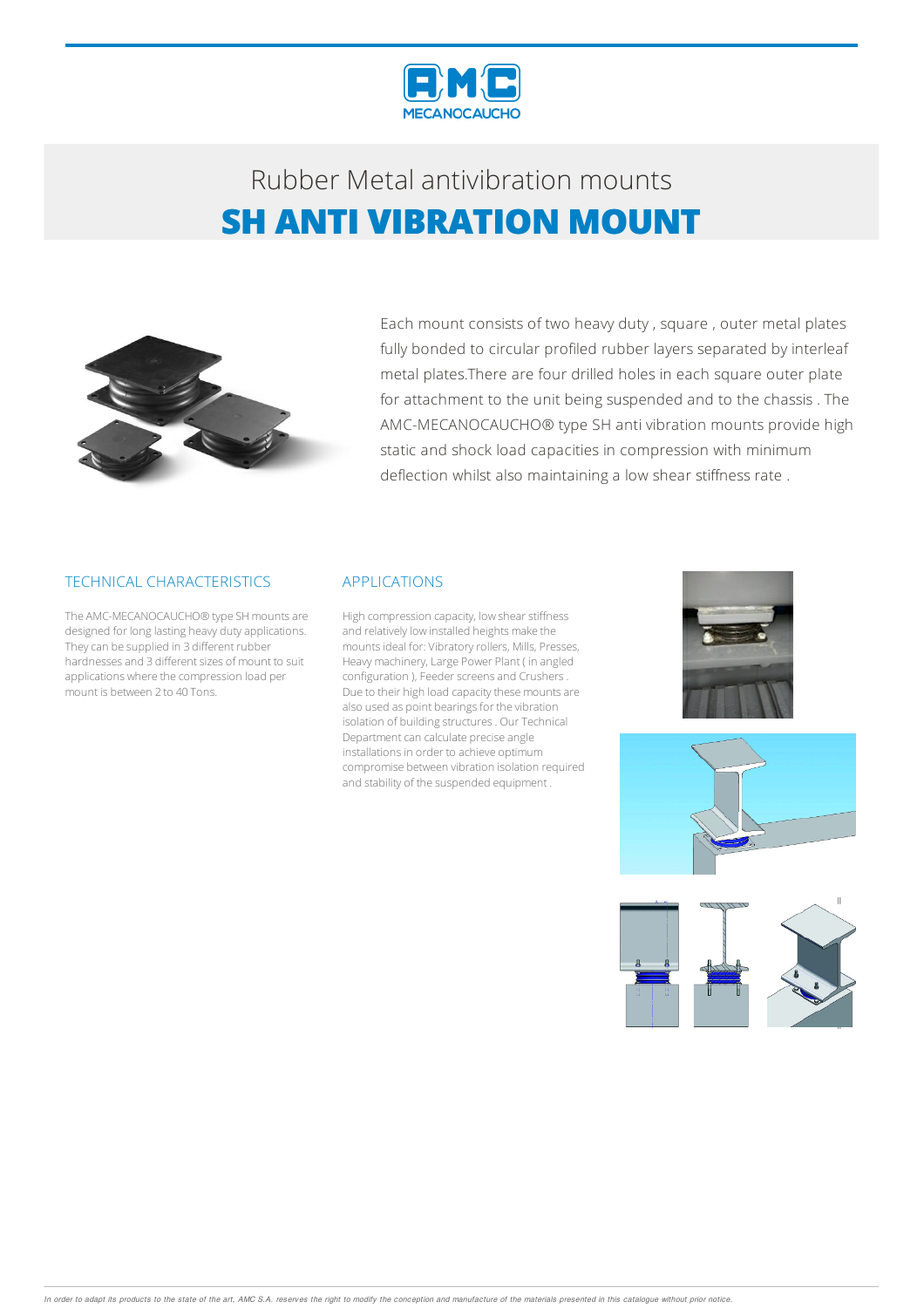

# Rubber Metalantivibration mounts **SH ANTI VIBRATION MOUNT**

മ

G

DRAWINGS



## DIMENSIONS

| <b>Type</b> | B<br>(mm.) | D<br>(mm.) | E<br>(mm.) | Е<br>(mm.) | G<br>(mm.) | <b>Weight</b> | <b>Shore</b> | Max. Load<br>(kg.) | Code   |
|-------------|------------|------------|------------|------------|------------|---------------|--------------|--------------------|--------|
| SH 125      | 52         | 118        | 148        | 13,5       | 5          | 2,5           | 45 Sh        | 2250               | 148213 |
|             |            |            |            |            |            |               | 60 Sh        | 4500               | 148215 |
| SH 150      | 63         | 136        | 166        | 13,5       | 6          | 4,5           | 45 Sh        | 3750               | 148201 |
|             |            |            |            |            |            |               | 60 Sh        | 7500               | 148202 |
| SH 200      | 78,5       | 184        | 220        | 17         | 8          | 9             | 45 Sh        | 6000               | 148204 |
|             |            |            |            |            |            |               | 60 Sh        | 12000              | 148205 |
| SH 300      | 120        | 270        | 310        | 22         | 10         | 27            | 45 Sh        | 15000              | 148207 |
|             |            |            |            |            |            |               | 60 Sh        | 30000              | 148208 |
|             |            |            |            |            |            |               | 70 Sh        | 40000              | 148209 |